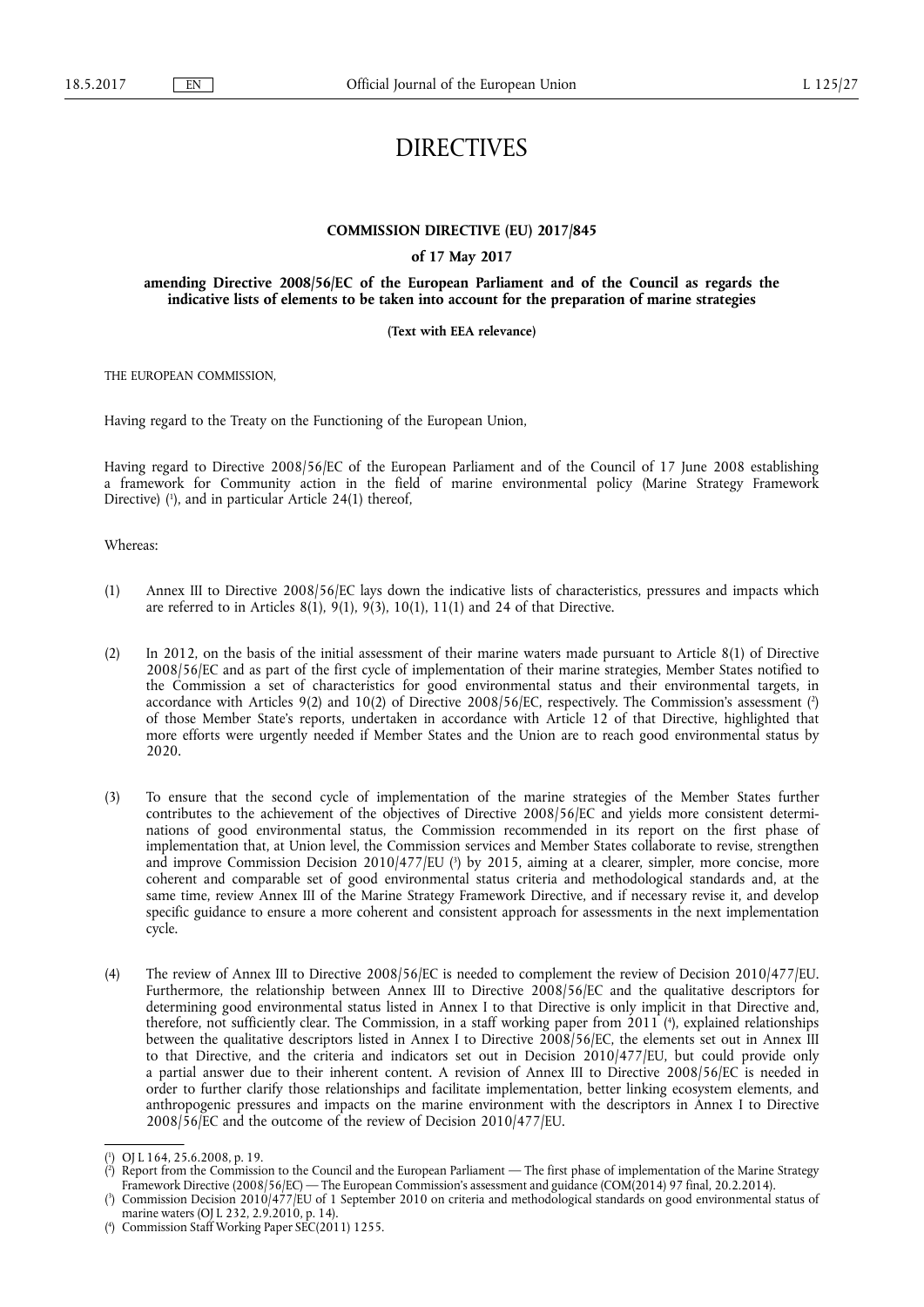- (5) Annex III to Directive 2008/56/EC should provide elements for assessment (Article 8(1) of that Directive) with regard to good environmental status (Article 9(1) of that Directive), provide elements for monitoring (Article 11(1) of that Directive), which are complementary to assessment (e.g. temperature, salinity), and provide elements for consideration when setting targets (Article 10(1) of the Directive). The relevance of these elements will vary by region and Member State due to differing regional characteristics. This means that elements need to be addressed only if they are considered 'essential features and characteristics' or 'predominant pressures and impacts' as referred to in points (a) and (b) of Article 8(1) of Directive 2008/56/EC, respectively, and if they occur in the relevant Member State's waters.
- (6) It is important to ensure that the elements set out in Annex III to Directive 2008/56/EC are clearly related to the qualitative descriptors of Annex I to that Directive and to the criteria and methodological standards on good environmental status of marine waters laid down by the Commission on the basis of Article 9(3) of Directive 2008/56/EC, as well as to their application in relation to Articles 8, 9, 10 and 11 of Directive 2008/56/EC. In this context, those elements need to be generic and generally applicable across the Union, considering that more specific elements can be laid down by the Commission on the basis of Article 9(3) of Directive 2008/56/EC or in the context of determining sets of characteristics for good environmental status under Article 9(1) of that Directive.
- (7) Tables 1 and 2 of Annex III to Directive 2008/56/EC should be clarified to more clearly relate to state elements (Table 1) and to pressure elements and their impacts (Table 2), and to directly link the elements listed in them with the qualitative descriptors laid down in Annex I of that Directive and through this with the criteria laid down by the Commission on the basis of Article 9(3) of Directive 2008/56/EC.
- (8) To guide the assessments on uses of marine waters under point (c) of Article 8(1) of Directive 2008/56/EC, and on human activities under point (b) of Article 8(1), and associated monitoring provided under Article 11 of that Directive, Table 2 should be extended to contain an indicative list of uses and human activities in order to ensure consistency in their assessment across the marine regions and subregions.
- (9) Annex III to Directive 2008/56/EC should therefore be amended accordingly.
- (10) The measures provided for in this Directive are in accordance with the opinion of the regulatory committee established under Article 25(1) of Directive 2008/56/EC,

HAS ADOPTED THIS DIRECTIVE:

#### *Article 1*

Annex III to Directive 2008/56/EC is replaced by the text set out in the Annex to this Directive.

#### *Article 2*

1. Member States shall bring into force the laws, regulations and administrative provisions necessary to comply with this Directive by 7 December 2018 at the latest. They shall forthwith communicate to the Commission the text of those provisions.

When Member States adopt those provisions, they shall contain a reference to this Directive or be accompanied by such a reference on the occasion of their official publication. Member States shall determine how such reference is to be made.

2. Member States shall communicate to the Commission the text of the main provisions of national law which they adopt in the field covered by this Directive.

3. The obligation to transpose this Directive shall not apply to Member States without marine waters.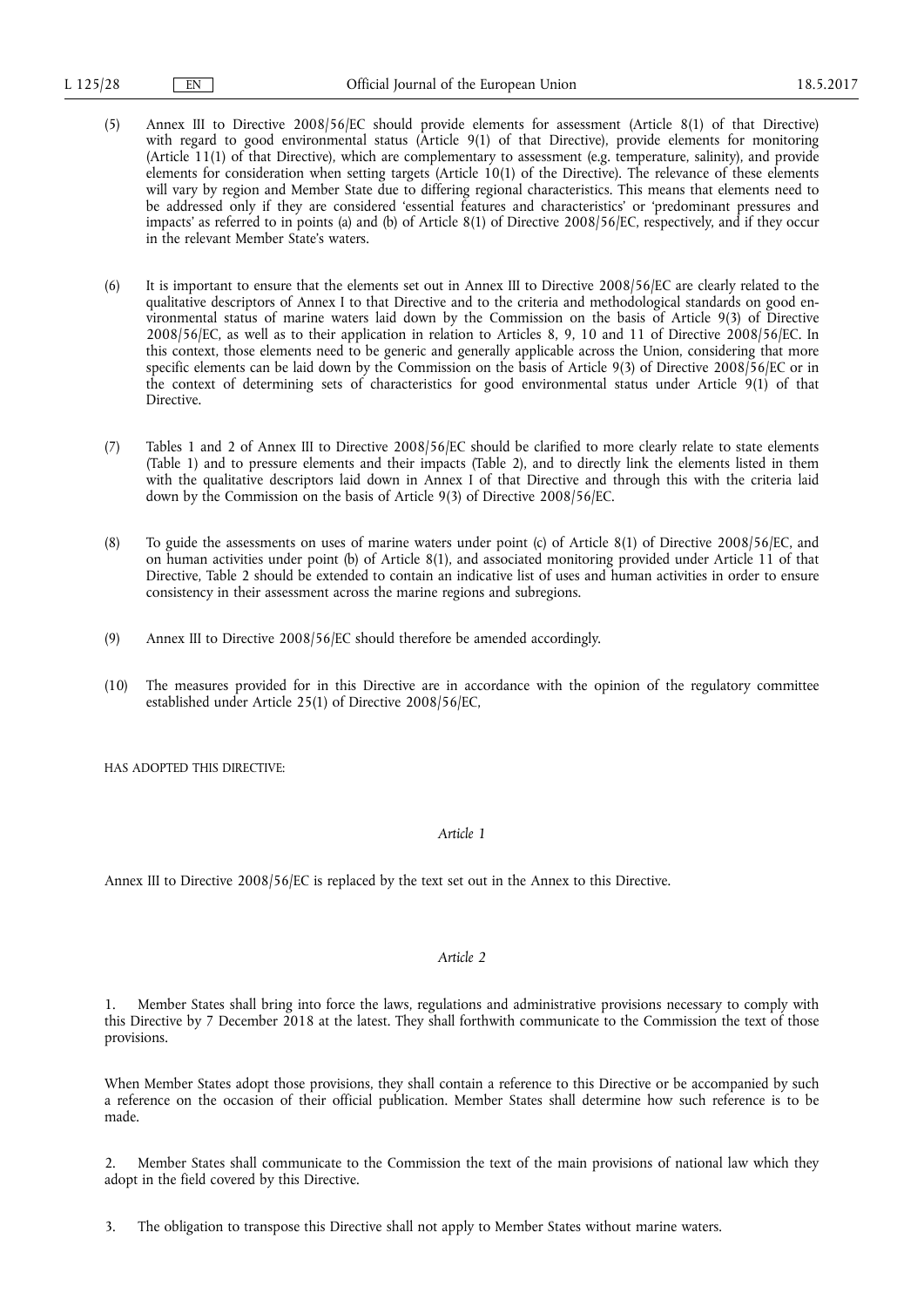## *Article 3*

This Directive shall enter into force on the twentieth day following that of its publication in the *Official Journal of the European Union*.

*Article 4* 

This Directive is addressed to the Member States.

Done at Brussels, 17 May 2017.

*For the Commission The President*  Jean-Claude JUNCKER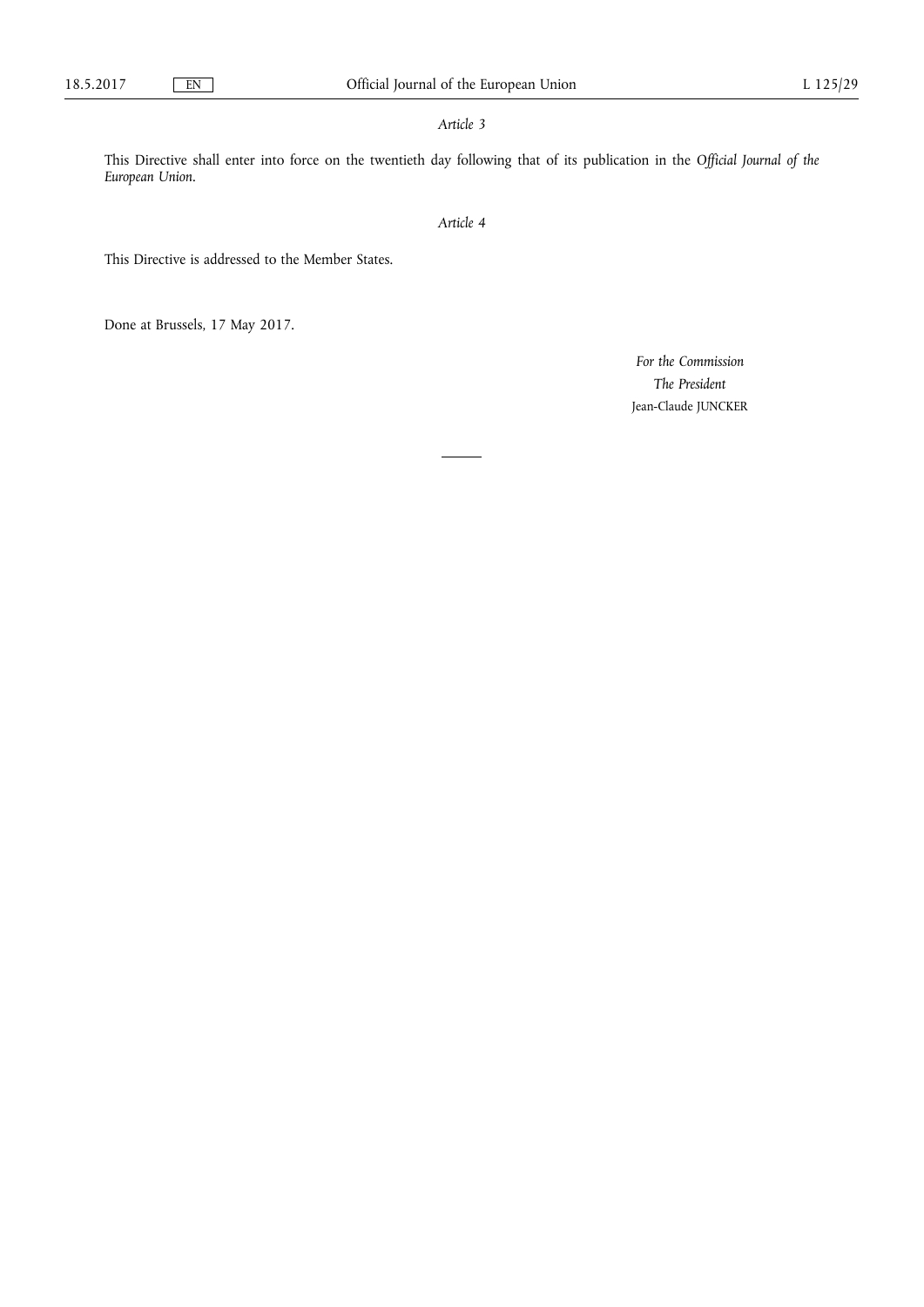## *ANNEX*

#### '*ANNEX III*

#### **Indicative lists of ecosystem elements, anthropogenic pressures and human activities relevant to the marine waters**

(referred to in Articles 8(1), 9(1), 9(3), 10(1), 11(1) and 24)

## *Table 1*

# **Structure, functions and processes of marine ecosystems**

with particular relevance for point (a) of Article 8(1), and Articles 9 and 11

| Theme                                 | Ecosystem elements                                                                                                                                                                                                                  | Possible parameters and characteristics<br>(Note 1)                                                                                                                                                                                                                                                                                                                                                                                             | Relevant qualitative<br>descriptors laid<br>down in Annex I<br>(Notes $2$ and $3$ ) |
|---------------------------------------|-------------------------------------------------------------------------------------------------------------------------------------------------------------------------------------------------------------------------------------|-------------------------------------------------------------------------------------------------------------------------------------------------------------------------------------------------------------------------------------------------------------------------------------------------------------------------------------------------------------------------------------------------------------------------------------------------|-------------------------------------------------------------------------------------|
| <b>Species</b>                        | Species groups (Note 4) of marine<br>birds, mammals, reptiles, fish and<br>cephalopods of the marine region<br>or subregion                                                                                                         | Spatial and temporal variation per spe-<br>cies or population:<br>- distribution, abundance and/or bio-<br>mass<br>- size, age and sex structure<br>- fecundity, survival and mortality/in-<br>jury rates<br>- behaviour including movement and<br>migration<br>- habitat for the species (extent, suit-<br>ability)<br>Species composition of the group                                                                                        | (1); (3)                                                                            |
| Habitats                              | Broad habitat types of the water<br>(pelagic)<br>column<br>and<br>seabed<br>(benthic) (Note 5), or other habitat<br>types, including their associated<br>biological communities through-<br>out the marine region or subre-<br>gion | Per habitat type:<br>- habitat distribution and extent (and<br>volume, if appropriate)<br>species composition, abundance and/<br>or biomass (spatial and temporal var-<br><i>iation</i> )<br>- size and age structure of species (if<br>appropriate)<br>- physical, hydrological and chemical<br>characteristics<br>Additionally for pelagic habitats:<br>- chlorophyll a concentration<br>- plankton bloom frequencies and spa-<br>tial extent | (1); (6)                                                                            |
| Ecosystems,<br>including food<br>webs | Ecosystem structure,<br>functions<br>and processes, comprising:<br>— physical<br>and<br>hydrological<br>characteristics<br>— chemical characteristics<br>- biological characteristics<br>- functions and processes                  | Spatial and temporal variation in:<br>- temperature and ice<br>- hydrology (wave and current re-<br>gimes; upwelling, mixing, residence<br>time, freshwater input; sea level)<br>- bathymetry                                                                                                                                                                                                                                                   | (1); (4)                                                                            |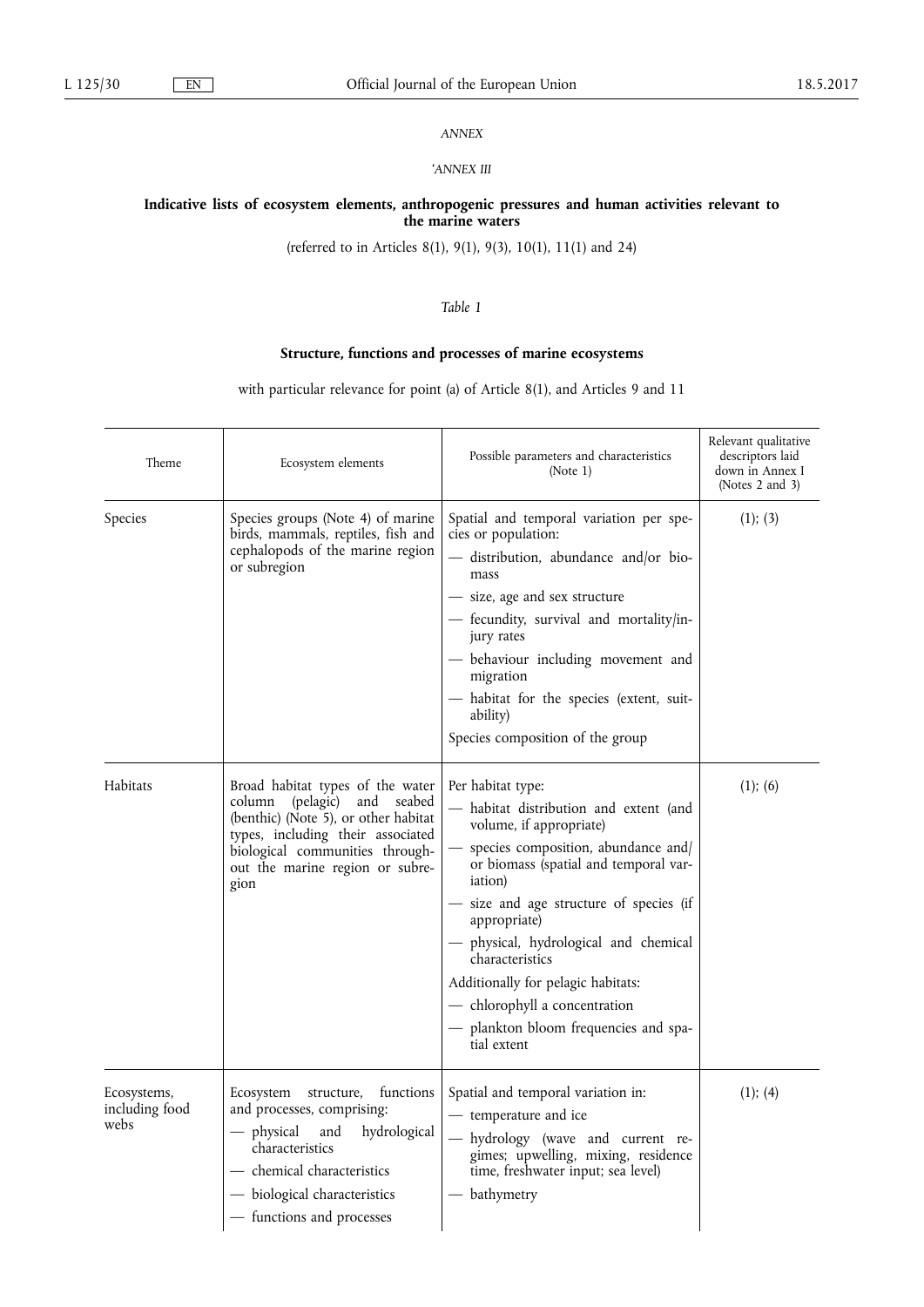| Theme | Ecosystem elements | Possible parameters and characteristics<br>(Note 1)                                                 | Relevant qualitative<br>descriptors laid<br>down in Annex I<br>(Notes $2$ and $3$ ) |
|-------|--------------------|-----------------------------------------------------------------------------------------------------|-------------------------------------------------------------------------------------|
|       |                    | - turbidity (silt/sediment loads), trans-<br>parency, sound<br>- seabed substrate and morphology    |                                                                                     |
|       |                    | salinity, nutrients (N, P), organic car-<br>bon, dissolved gases ( $pCO2$ , $O2$ ) and<br>pH        |                                                                                     |
|       |                    | - links between habitats and species of<br>marine birds, mammals, reptiles, fish<br>and cephalopods |                                                                                     |
|       |                    | pelagic-benthic community structure<br>productivity                                                 |                                                                                     |

## **Notes related to Table 1**

- Note 1: An indicative list of relevant parameters and characteristics for species, habitats and ecosystems is given, reflecting parameters affected by the pressures of Table 2 of this Annex and of relevance to criteria laid down in accordance with Article 9(3). The particular parameters and characteristics to be used for monitoring and assessment should be determined in accordance with the requirements of this Directive, including those of its Articles 8 to 11.
- Note 2: The numbers in this column refer to the respective numbered points in Annex I.
- Note 3: Only the state-based qualitative descriptors (1), (3), (4) and (6) which have criteria laid down in accordance with Article 9(3) are listed in Table 1. All other, pressure-based, qualitative descriptors under Annex I may be relevant for each theme.
- Note 4: These species groups are further specified in Part II of the Annex to Commission Decision (EU) 2017/848 of 17 May 2017 laying down criteria and methodological standards on good environmental status of marine waters and specifications and standardised methods for monitoring and assessment, and repealing Decision 2010/477/EU (see page 43 of this Official Journal).
- Note 5: These broad habitat types are further specified in Part II of the Annex to Decision (EU) 2017/848.

#### *Table 2*

### **Anthropogenic pressures, uses and human activities in or affecting the marine environment**

#### 2a. **Anthropogenic pressures on the marine environment**

with particular relevance for points (a) and (b) of Article 8(1), and Articles 9, 10 and 11

| Theme      | Pressure (Note 1)                                                                                         | Possible parameters                                                                                                                                                                                                                                                                   | Relevant qualitative<br>descriptors laid<br>down in Annex I<br>(Notes 2 and 3) |
|------------|-----------------------------------------------------------------------------------------------------------|---------------------------------------------------------------------------------------------------------------------------------------------------------------------------------------------------------------------------------------------------------------------------------------|--------------------------------------------------------------------------------|
| Biological | Input or spread of non-indigenous species                                                                 | Intensity of, and spatial and<br>temporal variation in, the<br>pressure in the marine envir-<br>onment and, where relevant, at<br>source<br>For assessment of environmen-<br>tal impacts of the pressure, se-<br>lect relevant ecosystem ele-<br>ments and parameters from<br>Table 1 | (2)                                                                            |
|            | Input of microbial pathogens                                                                              |                                                                                                                                                                                                                                                                                       |                                                                                |
|            | Input of genetically modified species and<br>translocation of native species                              |                                                                                                                                                                                                                                                                                       |                                                                                |
|            | Loss of, or change to, natural biological<br>communities due to cultivation of animal or<br>plant species |                                                                                                                                                                                                                                                                                       |                                                                                |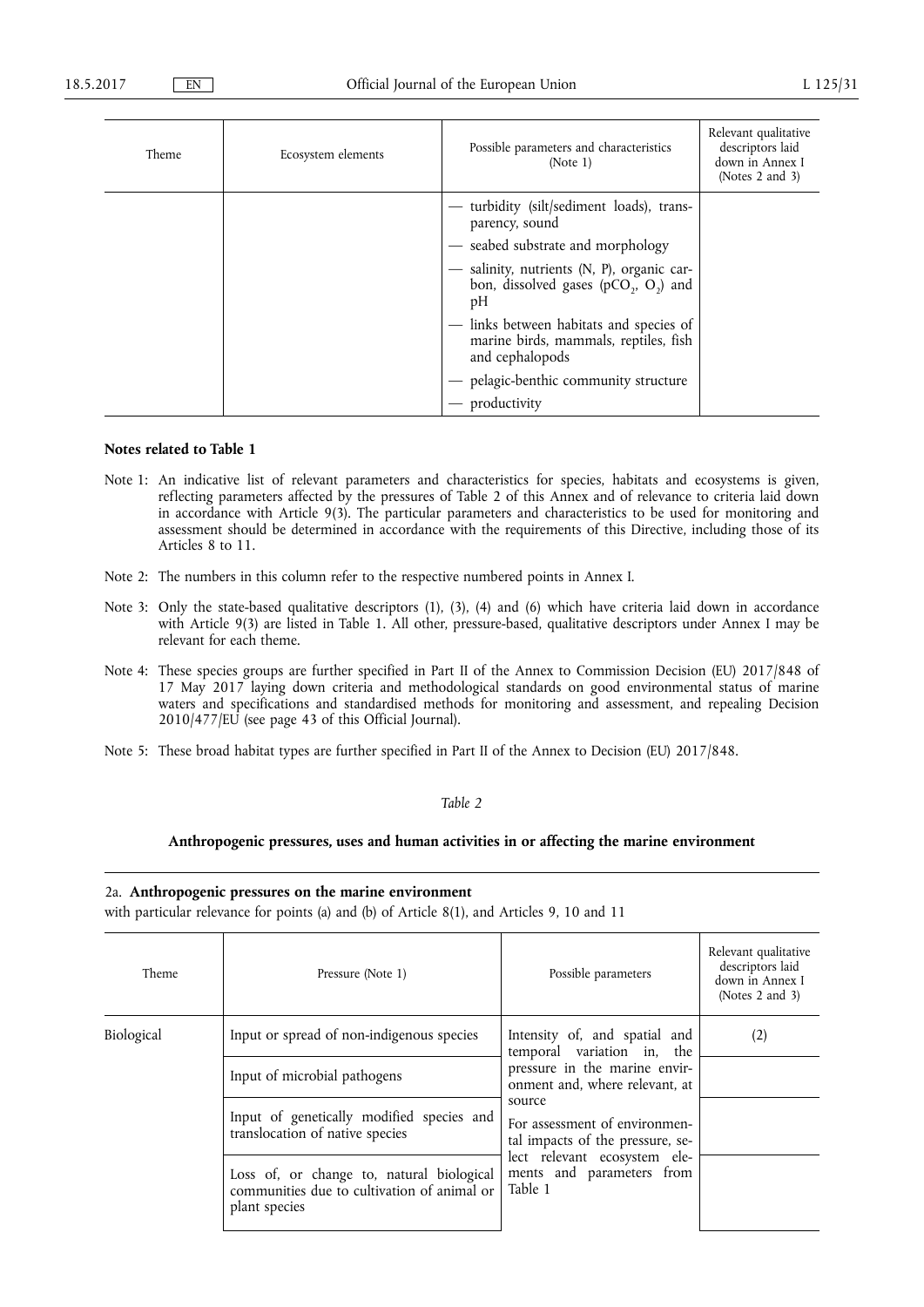| Theme                            | Pressure (Note 1)                                                                                                                                                                    | Possible parameters | Relevant qualitative<br>descriptors laid<br>down in Annex I<br>(Notes $2$ and $3$ ) |
|----------------------------------|--------------------------------------------------------------------------------------------------------------------------------------------------------------------------------------|---------------------|-------------------------------------------------------------------------------------|
|                                  | Disturbance of species (e.g. where they<br>breed, rest and feed) due to human presence                                                                                               |                     |                                                                                     |
|                                  | Extraction of, or mortality/injury to, wild<br>species (by commercial and recreational fish-<br>ing and other activities)                                                            |                     | (3)                                                                                 |
| Physical                         | Physical disturbance to seabed (temporary<br>or reversible)                                                                                                                          |                     | (6); (7)                                                                            |
|                                  | Physical loss (due to permanent change of<br>seabed substrate or morphology and to ex-<br>traction of seabed substrate)                                                              |                     |                                                                                     |
|                                  | Changes to hydrological conditions                                                                                                                                                   |                     |                                                                                     |
| Substances, litter<br>and energy | Input of nutrients $-$ diffuse sources, point<br>sources, atmospheric deposition                                                                                                     |                     | (5)                                                                                 |
|                                  | Input of organic matter $-$ diffuse sources<br>and point sources                                                                                                                     |                     |                                                                                     |
|                                  | Input of other substances (e.g. synthetic sub-<br>stances, non-synthetic substances, radionu-<br>clides) — diffuse sources, point sources, at-<br>mospheric deposition, acute events |                     | (8); (9)                                                                            |
|                                  | Input of litter (solid waste matter, including<br>micro-sized litter)                                                                                                                |                     | (10)                                                                                |
|                                  | Input of anthropogenic sound (impulsive,<br>continuous)                                                                                                                              |                     | (11)                                                                                |
|                                  | Input of other forms of energy (including<br>electromagnetic fields, light and heat)                                                                                                 |                     |                                                                                     |
|                                  | Input of water $-$ point sources (e.g. brine)                                                                                                                                        |                     |                                                                                     |

# 2b. **Uses and human activities in or affecting the marine environment**

with particular relevance for points (b) and (c) of Article 8(1) (only activities marked \* are relevant for point (c) of Article 8(1)), and Articles 10 and 13

| Theme                                                                         | Activity                                                                                 |
|-------------------------------------------------------------------------------|------------------------------------------------------------------------------------------|
| Physical restructuring of rivers, coast-<br>line or seabed (water management) | Land claim                                                                               |
|                                                                               | Canalisation and other watercourse modifications                                         |
|                                                                               | Coastal defence and flood protection*                                                    |
|                                                                               | Offshore structures (other than for oil/gas/renewables)*                                 |
|                                                                               | Restructuring of seabed morphology, including dredging and depositing of ma-<br>terials* |